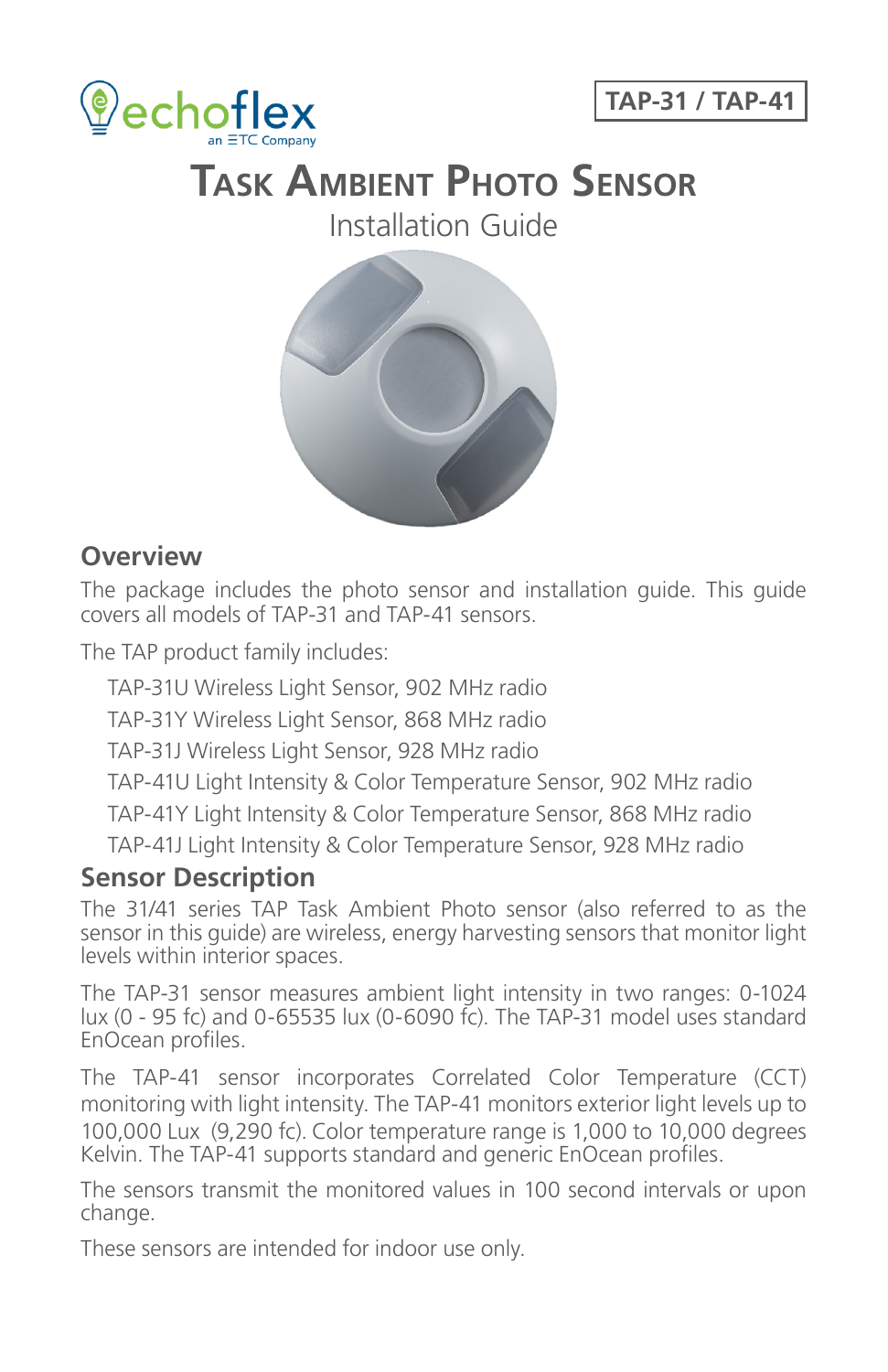### **Sensor Operation**



**i Note:** *The TAP is a solar powered device that absorbs solar energy storing it for use during low light periods. Before assigning the TAP device to a controller, the device should be exposed to a good light source for a minimum of 5 minutes or install a start assist battery*.

The TAP sensor is powered by solar energy from natural or artificial light sources. The solar energy is transformed into electrical energy which is then stored, providing a continuous power source for the sensor. The sensor will operate even with a brief exposure to light, however for best results the sensor should be mounted in a location with exposure of 3-6 hours of natural or artificial light (minimum 250 - 500 lux or 25-50 fc) on a daily basis.

The sensor transmits telegrams containing data values. The sensor must be installed within 24m (80') of any linked receivers, gateways or lighting controllers. For applications exceeding this range, telegram repeating may be needed to extend the range. Refer to the controllers documentation for details on enabling telegram repeating.

The TAP-31 photo sensor supports the following standard EnOcean equipment profiles:

| EEP A5-06-02: Light sensor                             | DB 1: 0 - 1,020 lux (0 - 95 fc)           |  |
|--------------------------------------------------------|-------------------------------------------|--|
|                                                        | DB_3: supply voltage 05.1V, linear n=0255 |  |
| EEP A5-06-04: Curtain Wall<br><b>Brightness Sensor</b> | DB0.4-DB0.7:Battery Level 0-100%          |  |
|                                                        | DB 1  DB 0 - 65,535 lux (6,090 fc)        |  |
|                                                        | DB_3: Temperature, UNUSED                 |  |

The TAP-41 photo sensor supports the following standard EnOcean equipment profiles:

| EEP D2-14-25: Light Sensor and CCT   DB0  DB2.0: 0-100,000 lux |                                         |  |
|----------------------------------------------------------------|-----------------------------------------|--|
|                                                                | DB2.1  DB3: CCT 0-32,767 degrees Kelvin |  |
| Generic Profile Telegram                                       | DB0  DB1: CCT 0-10,000 degrees Kelvin   |  |
|                                                                | DB2  DB3: 0-100,000 lux                 |  |
|                                                                | DB4: Voltage 0-5.5V                     |  |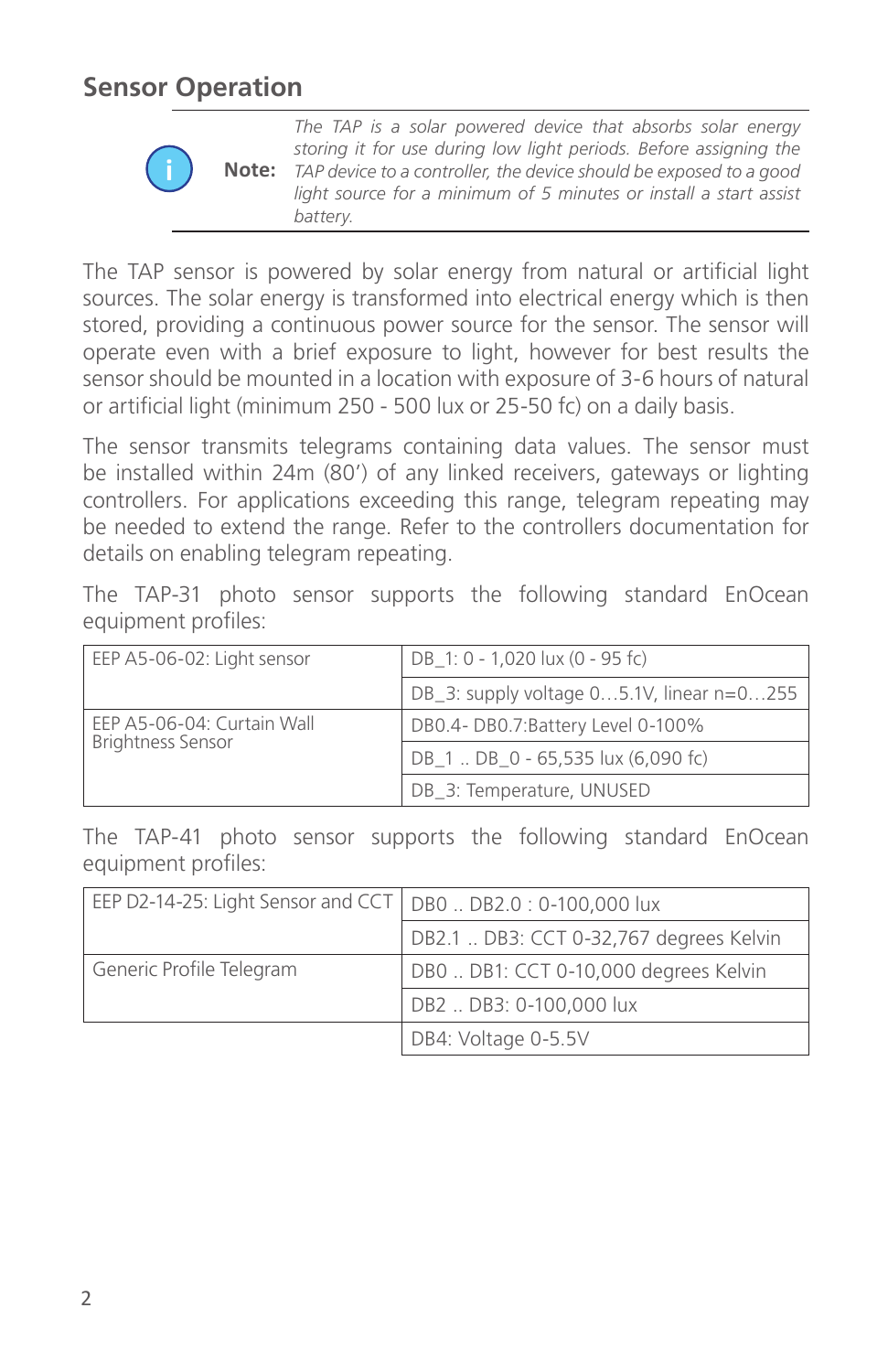### **Heartbeat and On-Change Behavior**

The sensor will sample and record new data values based on current light levels and stored energy level. The sensor will repeatedly transmit the data telegram on a heartbeat timer. In normal operation the heartbeat period is ten times the sample rate. The sensor will also transmit the data telegram onchange when the data value exceeds 12.5% from an averaged value.

For a on-change telegram to be sent by the sensor, there needs to be sufficient power:

- Stored energy must exceed 3.5 v or
- Ambient light level must be above 300 lux or
- Battery is installed

The sensor compares the current sampled value to an averaged reading. If the difference is greater than 12.5%, the sensor transmits the new value immediately.

The averaged reading is derived by using a formula\*.

$$
LUX \text{ avg} = (3 * LUX \text{ avg} + LUX \text{ new value}) / 4
$$

The equation insures that if a large step change occurs, the sensor may send out several telegrams at its sample rate before returning to sending heartbeat messages.

If both the averaged lux reading and the current lux reading are less than 50 lux, the on-change behavior will be disabled.

The TAP-31/TAP-41 will change its sample rate depending on current light levels. The sensor uses the greater of the two values, current sample or averaged lux value to generate the sample rate.

| <b>Lux Value</b> | <b>Sample Rate</b> | <b>Heartbeat Period</b> |
|------------------|--------------------|-------------------------|
| < 10             | 128 seconds        | $>$ 21 minutes          |
| < 50             | 64 seconds         | 10.5 minutes            |
| < 100            | 32 seconds         | 320 seconds             |
| >100             | 16 seconds         | 160 seconds             |

\* On-change behavior for CCT is determined in a similar way in the TAP-41. If a large step change of the color temperature occurs, the CCT in degrees Kelvin can be smoothed out using a higher sample rate with an average reading determined by a formula.

## **Mounting the Sensor**

The sensor can be mounted on most surfaces; ceiling, wall, desk, cubicle wall, etc. When mounting the sensor on concrete or metal, mount the sensor first on non-metallic material to elevate the sensor from the concrete/metal surface by one half inch (example: 1/2" plywood).

The mounting location of the sensor is important as this will directly affect the receivers reception of the sensor's telegrams. Before installing, refer to the sections in the guide detailing wireless layout tips.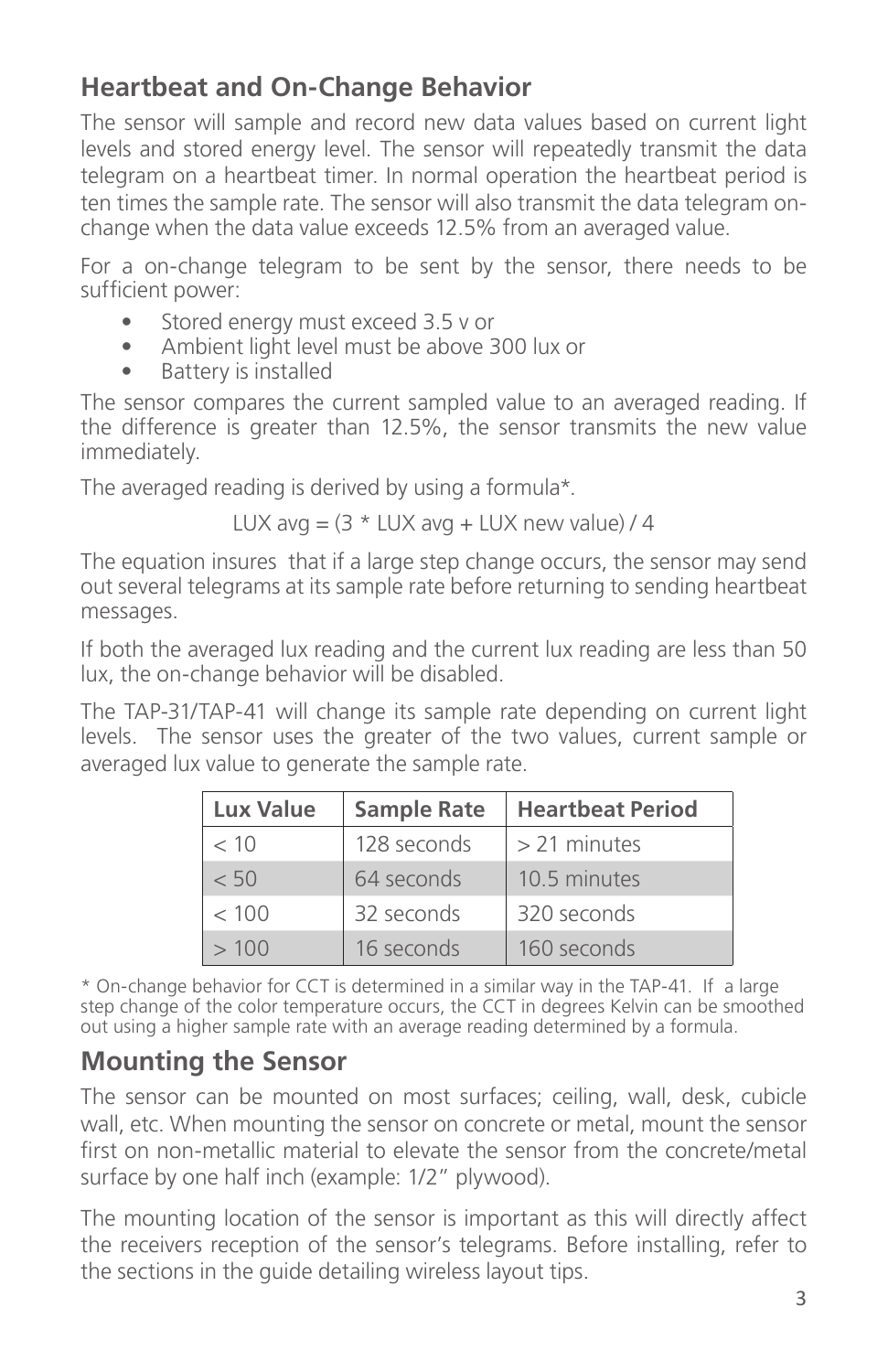The sensor should be placed so there is direct exposure to a window or skylight. The most common mounting location for photo sensors is ceiling mount, centered with the window, about 4' from the window. The sensor must be installed in the space where the linked lighting controller is operating the light fixtures.

See the sections on light level test and range confirmation\* to aid in optimal placement.

### **Installation Instructions**

- 1. Remove the cover by using your thumb to press under the white enclosures lip. Gently pull the cover away from the base.
- 2. Choose a mounting method.

• With the integrated magnets to a steel T-bar ceiling frame or other metallic surface by placing the sensor on the metal rail.

• With screws and anchors (not provided) to a wall-board ceiling.

i. Use a pencil to mark the mounting base keyhole locations and remove the sensor.

ii. Using a drill, bore the two holes and insert the anchors.



iii. Install the screws, leaving them loose while you place the sensor.

iv. Tighten the screws.

• With the provided wire straps to a soft ceiling tile.

i. Mark the sensor mounting location on the ceiling tile with a pencil. Remove the ceiling tile from the T-bar frame.

ii. Insert the soft ceiling tile adapters through the pair of small holes beside both keyholes on the sensors mounting plate.

iii. Poke the tines through the ceiling tile, then bend each tine over in opposite directions for a secure fit.

iv. Replace the ceiling tile.

• With double sided tape or Velcro™, not provided. Cut two lengths of tape and remove the backing. Place on the mounting surface of the sensors back plate, pressing down. Remove the backing from the tape's other side and place the sensor on the ceiling surface, pressing firmly.

- 3. Refer to the next section titled Linking the Sensor to a Receiver.
- 4. Once linking is complete, replace the sensor cover. Ensure the cover is fully seated.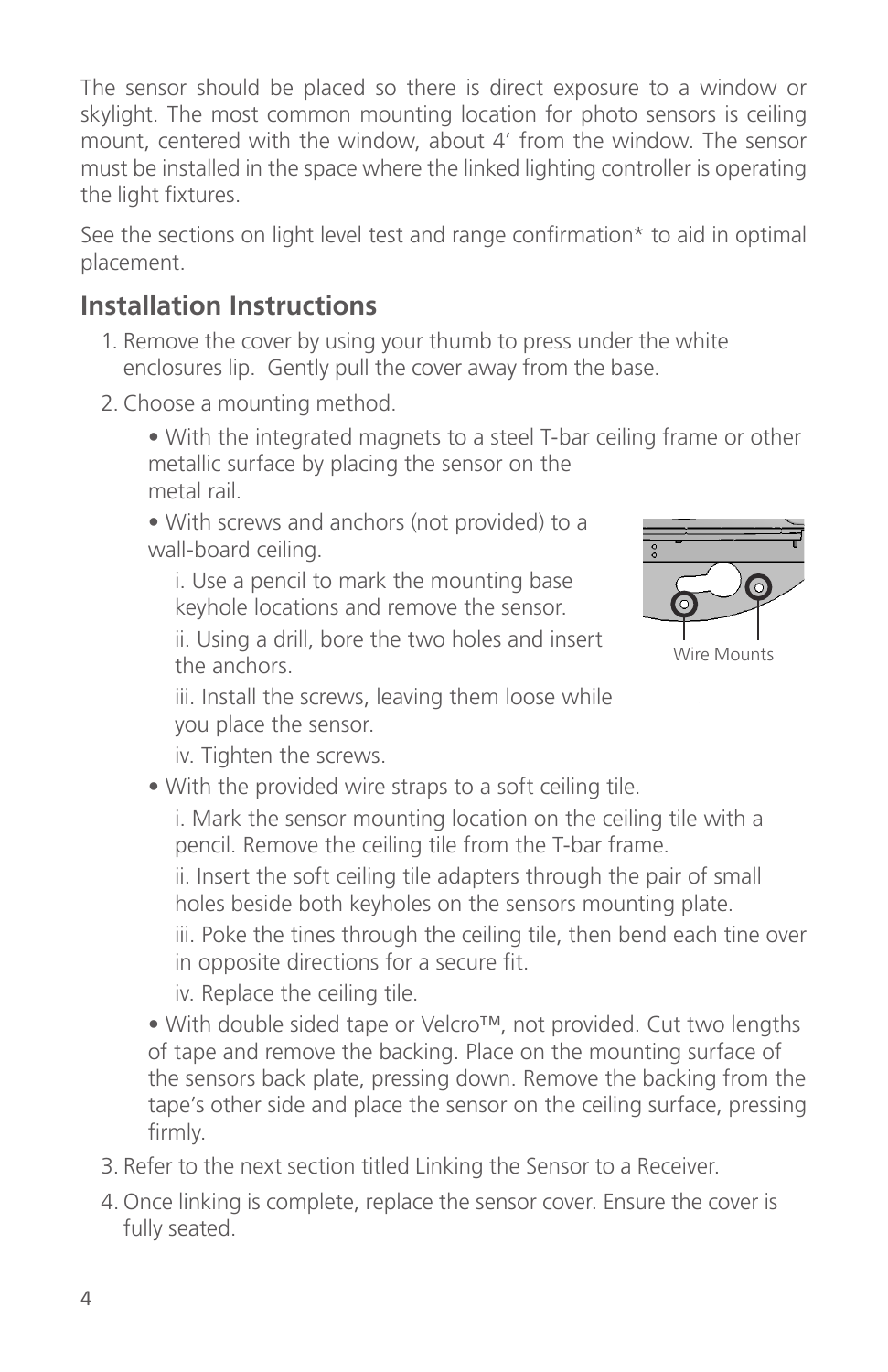### **Linking a Sensor to a Lighting Controller or Receiver**

This process requires the controller or receiver to be installed, powered and within range of the sensor.

- 1. Activate LEARN or LINK mode at the receiver/controller, if necessary refer to the manufacturers documentation.
- 2. Tap the sensors LINK button.
- 3. Deactivate LEARN mode at the receiver.



Battery Holder Link Button

#### **Installing or Replacing the Start Assist Battery**

The battery is not required for normal operation when the TAP receives adequate natural or artificial light.

- 1. Remove the cover by using your thumb to press under the white enclosures lip. Gently pull the cover away from the base.
- 2. To remove an old battery, use a small screwdriver as a lever and insert under the battery. Gently twist the screwdriver so the battery pops out.
- 3. Install or replace the battery with a new CR1632 coin cell battery insuring the positive side (+) is facing up.
- 4. Place the battery in the holder and press in place with your thumb.
- 5. Replace the cover.

#### **Wireless System Layout Hints**

- Avoid locating transmitters and receivers on the same wall.
- Avoid locating transmitters and receivers where the telegrams must penetrate walls at acute angles. This increases the material the telegram must pass through reducing the signal power.
- Avoid large metal obstructions as they create radio shadows. Place receivers in alternate locations to avoid the shadow or use repeaters to go around the obstacle.
- Do not locate receivers close to other high frequency transmitters

#### **Test Operating Modes**

The following tests or modes can be selected:

- 1. Light level test
- 2. Range confirmation test
- 3. Daylight harvesting commissioning test mode
- 4. EEP Select Mode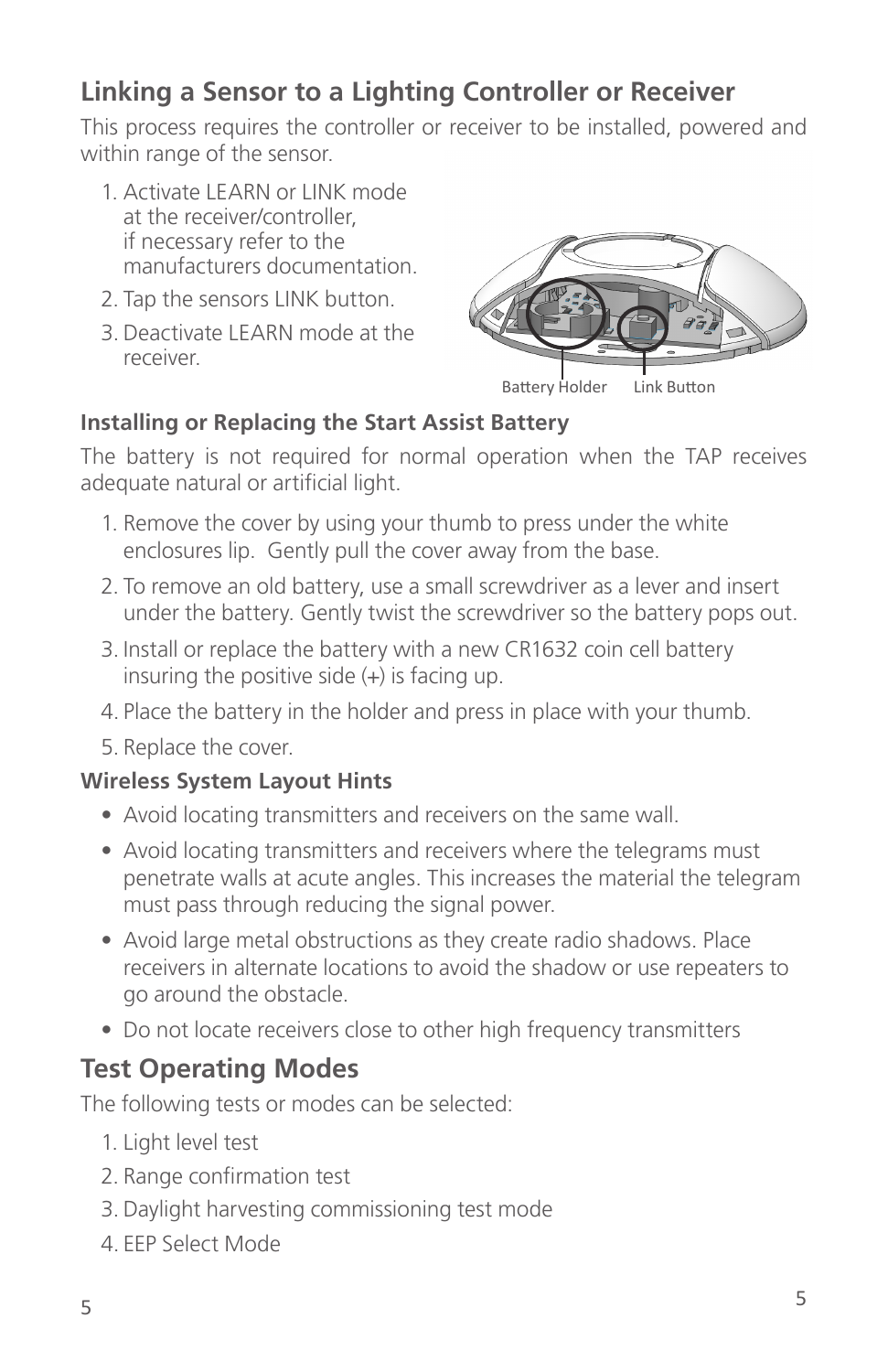**Light Level Test:** Run this test before installing so you can select a mounting location that will provide optimum light energy for the sensor.

- 1. To enter Light Level Test mode, press and hold the teach button until the green LED begins to blink (about 6 seconds - LEDs are located on right hand side of the solar panel).
- 2. Press and hold the teach button again until the green LED stops blinking, about 6 seconds. The green LED will start blinking faster in accordance to the light level it is detecting. In this mode the unit will indicate how much light is available for charging. The green LED will blink a number of times to indicate the light level available. See table below.

| <b>Blinks</b>  | <b>Description</b>       | Lux.  | Time to reach<br>full charge<br>(hours) | Hours per day to<br>maintain charge |
|----------------|--------------------------|-------|-----------------------------------------|-------------------------------------|
| None           | Below operating level    | <40   | N/A                                     | N/A                                 |
| 1              | Min. Level for operation | >40   | N/A                                     | N/A                                 |
| $\overline{2}$ | Operational, charging    | >100  | 30-60                                   | 8                                   |
| 3              | Operational, charging    | > 200 | $15 - 30$                               | $\overline{4}$                      |
| 4              | Operational, charging    | 400   | $7 - 15$                                | $\overline{\phantom{a}}$            |
| 5              | Operational, charging    | 1000  | $3 - 6$                                 |                                     |

The test will repeat every 2 seconds and run for a duration of 100 seconds. You may quit the test at any time by pressing the teach button for 6 seconds.

**Range Confirmation Test:** Provides visual feedback of the sensors signal strength by a linked Echoflex controller.

| $\left( \begin{matrix} 1 \end{matrix} \right)$ | Note: | • The sensor must be at full charge and/or have the battery<br>installed before running this test                 |
|------------------------------------------------|-------|-------------------------------------------------------------------------------------------------------------------|
|                                                |       | • Disable all repeaters in range<br>• The sensor should only be linked to one controller when<br>running the test |

- 1. To enter Range Confirmation Test mode press and hold the teach button until the green LED begins to blink (about 6 seconds)
- 2. A quick press and release of the button at this point will allow you to select between test modes. Pressing and releasing the test button scrolls through the LED indicators. When the blue LED is blinking, go to step 3
- 3. Press and hold the test button again for 6 seconds to select Range Confirmation Test

All three LED's will blink on and off quickly for a second followed by a pause, then repeats. When the sensor receives a range confirmation telegram from the linked controller, the sensor displays the signal strength status for 2 seconds, see table below.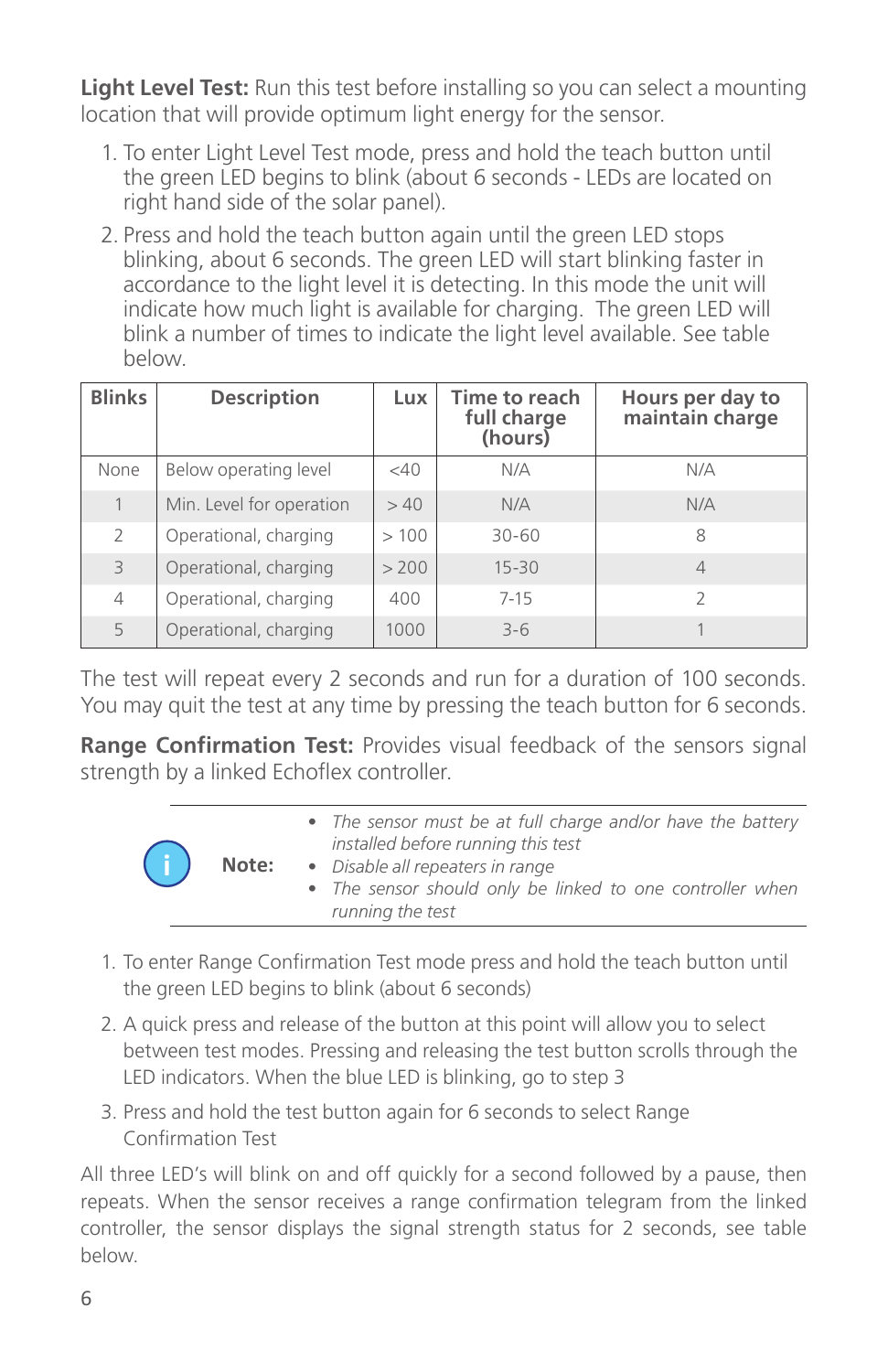| LED - blinking | <b>Signal Strength</b>                                                          | <b>Status</b>                       |  |
|----------------|---------------------------------------------------------------------------------|-------------------------------------|--|
| Green          | -41 to -70 dBm                                                                  | <b>Best</b>                         |  |
| Blue           | -70 to -80 dBm                                                                  | Good                                |  |
| Red            | -80 to -95 dBm                                                                  | Not ideal, try moving sensor closer |  |
| <b>None</b>    | No linked controllers detected. Move sensor closer or add<br>telegram repeating |                                     |  |

The test will repeat every 10 seconds and run for a duration of 50 seconds. You may quit the test at any time by pressing the test button for 6 seconds.

**Commissioning Test Mode:** This mode accelerates the heartbeat period for telegrams to 10 seconds for a duration of 5 minutes.



**i Note:** *The sensor must be at full charge and/or have the battery installed before running this test*

- 1. To enter Commissioning Test Mode, press and hold the teach button until the green LED begins to blink (about 6 seconds).
- 2. A quick press and release of the button at this point will allow you to select between test modes. Pressing and releasing the test button scrolls through the LED indicators. When the red LED is blinking, go to step 3.
- 3. Press and hold the test button again for 6 seconds to select Commissioning Test Mode.

**EEP Select Mode:** EEP select mode allows the operator to change the telegram type. With the TAP-31 you can select between light intensity ranges, either 0-1024 lux (0-95 fc) or 0-65535 lux. The TAP-41 model allows selection between the standard EnOcean profile with light intensity and correlated color temperature or a Generic Profile type that includes the intensity and CCT plus supply voltage.

To enter EEP selection mode,

- 1. Press and hold the teach button until the green LED begins to blink (about 6 seconds).
- 2. A quick press and release of the button at this point will allow you to select between test modes. Pressing and releasing the test button scrolls through the LED indicators. When the blue and red LED are blinking, go to step 3.
- 3. Press and hold the test button again for 6 seconds to select EEP selection mode. The blue and green LEDs will blink between 1 and 4 times depending on the EEP selected.
- 4. A quick press and release of the button at this point will allow you to